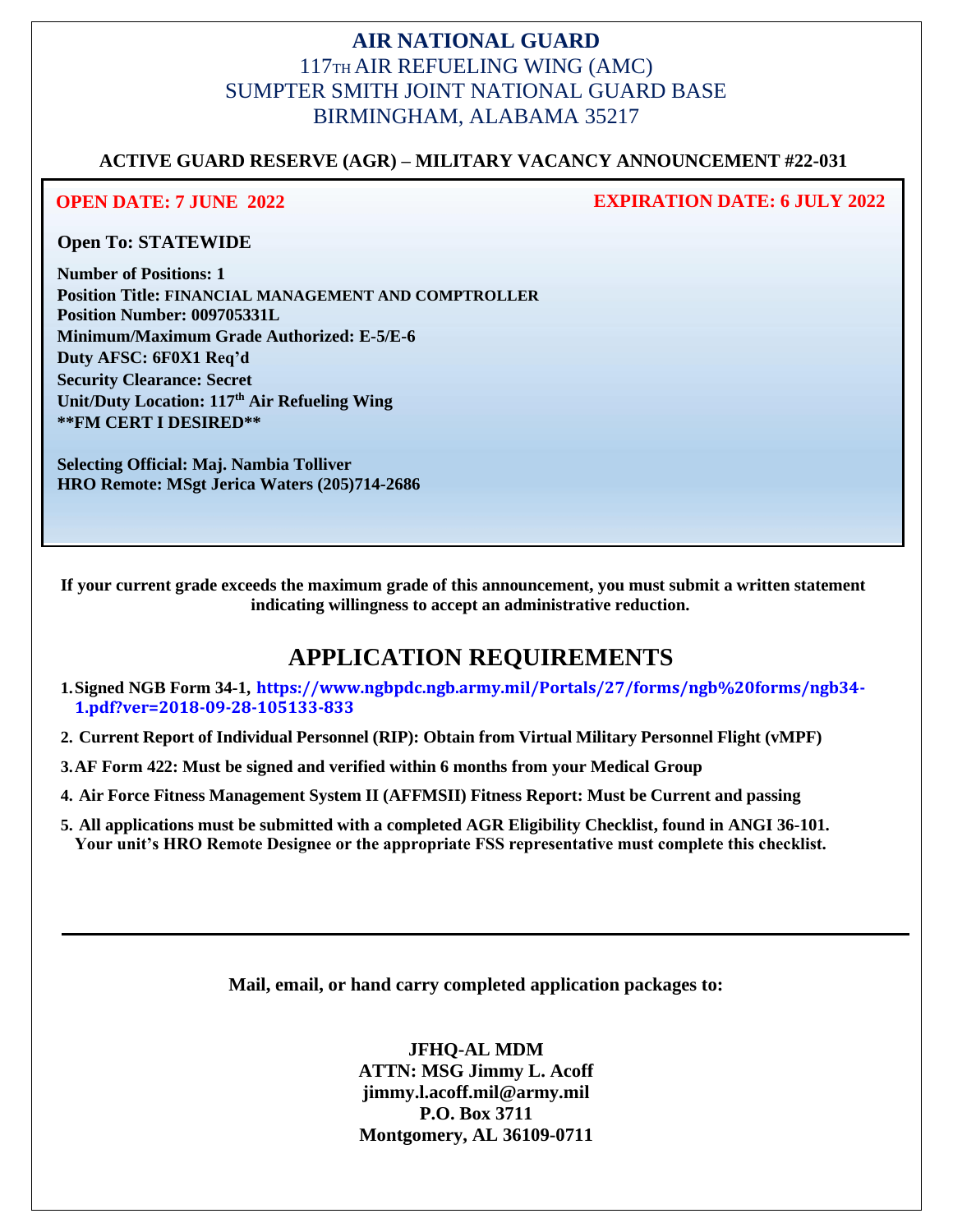#### **FINANCIAL MANAGEMENT AND COMPTROLLER**

#### **(Changed 30 Apr 16, Effective 19 Jun 15)**

**1. Specialty Summary.** Provides financial decision support, services, and resources to support the Air Force's war-fighting mission. Performs, supervises, manages and directs financial management activities both at home station and deployed locations. Provides customer service. Maintains financial records for pay and travel transactions. Maintains accounting records and prepares reports. Determines fund availability and propriety of claims. Accounts for and safeguards cash, checks, and other negotiable instruments. Processes commitments and obligations, payments, and collections. Serves as financial advisor to commanders and resource managers. Compiles, analyzes, and summarizes data. Prepares and executes budget execution plans. Performs audits and implements fraud prevention measures. Related DOD Occupational Subgroup: 154100.

#### **2. Duties and Responsibilities:**

2.1. Provides customer service. Advises, interacts and coordinates with organizations on financial matters. Interprets and supplements financial directives. Prepares, verifies, computes and processes, and audits pay transactions. Processes, verifies, audits travel claims, estimates travel costs, determines fund availability, and performs follow-up on outstanding travel orders for travelers.

2.2. Processes financial transactions. Performs follow-up on commitments, outstanding obligations, and processes disbursement and collection transactions. Disburses, collects, and safeguards cash, negotiable instruments and certified vouchers. Prepares accountability records and reports.

2.3. Determines propriety of funding and certifies fund availability. Records, reconciles, and verifies entries into automated systems based on accounting documents. Certifies and processes payment and collection vouchers. Maintains appropriated funds, accounting records, and files. Schedules, prepares, verifies, and submits financial reports.

2.4. Provides customer service and financial analysis for various organizations, vendors, and the Air Force Financial Services Center. Reconciles funding authorities with accounting records.

2.5 Analyzes accounting reports and financial data to identify trends for evaluating effectiveness and efficiency of Air Force activities. Develops and compiles factors for improved planning, programming and budgeting. Prepares budgets and execution plans and reports. Analyzes financial execution, identifies and explains variances, and prepares narrative justification to support financial requirements.

2.6. Reviews financial data for accuracy and resolves discrepancies. Receives, reconciles, and distributes funding authorities. Examines funding and reprogramming actions to determine financial implications. Reviews reimbursement program status.

2.7. Performs audits and reviews as required by directives. Administers the Air Force Management Control Program.

2.8. Utilizes financial management decision support techniques to deliver sound financial advice to all levels of leadership.

#### **3. Specialty Qualifications:**

3.1. Knowledge. Knowledge of fiscal law, accounting and payment principles/procedures, contingency operations, financial management systems, and basic computer applications, pay and travel entitlements, Air Force organization, reporting requirements, analysis techniques, financial management policies, procedures and regulations, management principles and controls, budgeting principles, financial management decision support techniques, visual, oral, and written presentation techniques, and Air Force missions.

3.2. Education. For entry into this specialty, completion of high school with courses in mathematics, accounting, business law, ethics, and computer applications are desirable.

3.3. Training. The following training is mandatory as indicated: 3.3.1. For award of AFSC 6F031, completion of the basic financial management and comptroller apprentice course.

3.3.2. For award of AFSC 6F071, completion of the financial management and comptroller craftsman course.

3.4. Experience. The following experience is mandatory for award of the AFSC indicated: 3.4.1. 6F051. Qualification in and possession of AFSC 6F031. Experience in financial management such as customer service, document and voucher processing, computation, systems, funds control, reporting, reconciliation and follow-up.

3.4.2. 6F071. Qualification in and possession of AFSC 6F051. Experience in performing or supervising activities of financial management such as customer service, financial analysis document and voucher processing, computation, systems, funds control, reporting, reconciliation and follow-up.

3.4.3. 6F091. Qualification in and possession of AFSC 6F071. Experience managing or directing financial management activities.

3.5. Other. The following are mandatory as indicated: 3.5.1. See attachment 4 for entry requirements.

3.5.2. For entry into this specialty (retraining only), certification by the Wing Comptroller Superintendent that the individual is acceptable for entry and recommendation for acceptance by the MAJCOM Functional Manager, Financial Management (6F0XX) and/or AF Career Field Manager. This requirement does not apply to ANG.

3.5.3. For entry, award, and retention of this AFSC: